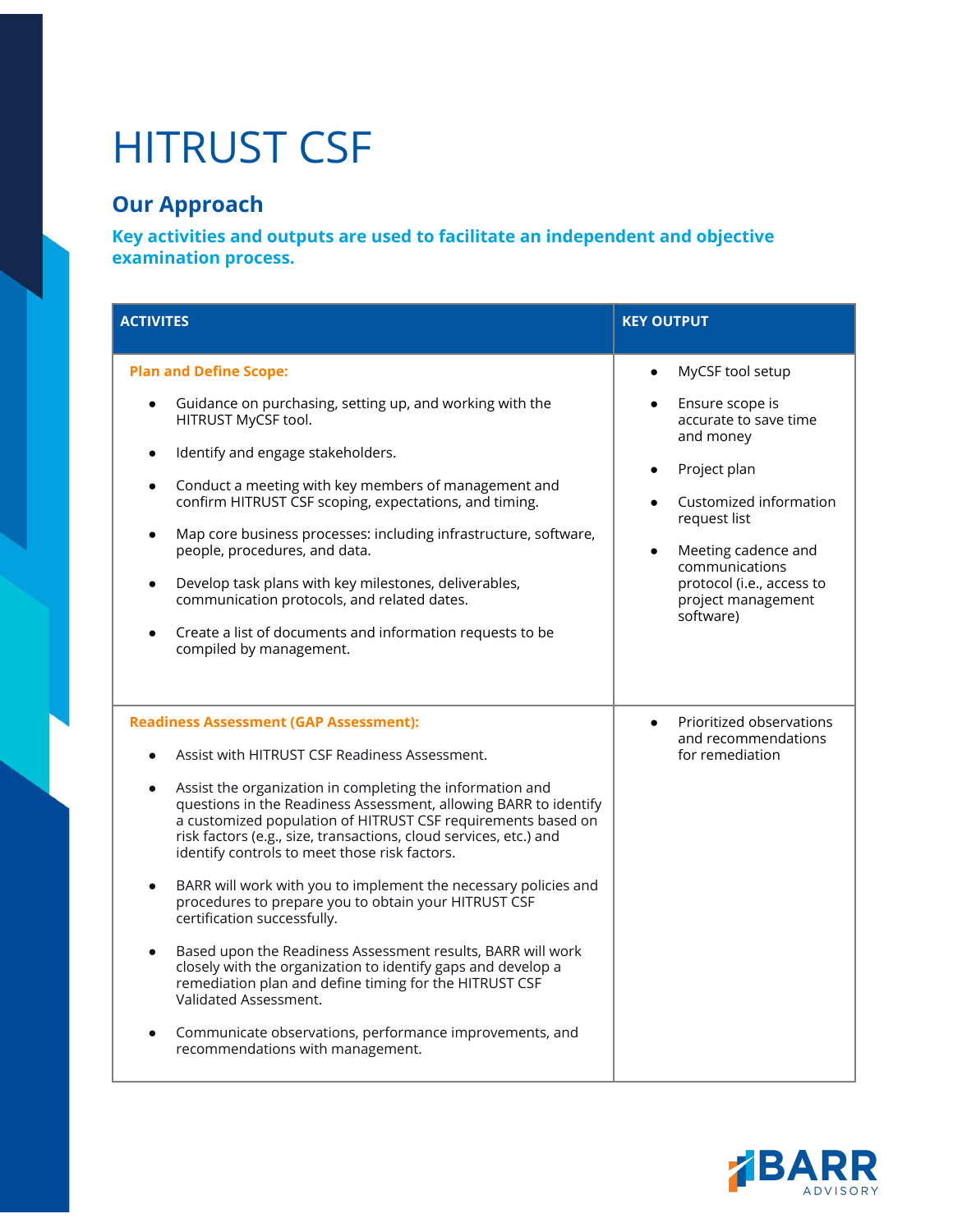| <b>ACTIVITES</b>                                                                                                                                                                                                                                                                                                                                                                                                                                                                                                                                                                                                                                   | <b>KEY OUTPUT</b>                                                                                                                                                                                                                                          |
|----------------------------------------------------------------------------------------------------------------------------------------------------------------------------------------------------------------------------------------------------------------------------------------------------------------------------------------------------------------------------------------------------------------------------------------------------------------------------------------------------------------------------------------------------------------------------------------------------------------------------------------------------|------------------------------------------------------------------------------------------------------------------------------------------------------------------------------------------------------------------------------------------------------------|
| <b>Validation:</b><br>Once all identified compliance gaps are addressed, the next step<br>to certification is to undergo a HITRUST CSF Validated<br>Assessment.<br>BARR's HITRUST Certified CSF Practitioners use the HITRUST<br>MyCSF tool to assess the organization against HITRUST CSF<br>requirements.<br>Guidance on Not Applicable requirements.<br>$\bullet$<br>Guidance on Non-Occurrences.<br>Guidance on internal/external inheritance.<br>Walkthrough BARR test plan/PRISMA Maturity Model.<br>As the Authorized External Assessor, BARR will perform the<br>validation audit work and submit the assessment to HITRUST for<br>review. | Validated report<br>$\bullet$<br>agreement<br>Management<br>representation letter<br>Organizational overview<br>and scope document<br><b>BARR's timesheet</b><br>BARR's test plan<br>$\bullet$<br><b>BARR's signed Quality</b><br>Assurance (QA) checklist |
| <b>HITRUST Quality Analysis</b><br>HITRUST review can take four to ten weeks, depending on<br>HITRUST's volume of QA reports.<br>If scoring thresholds are met on the assessment, you will receive<br>$\bullet$<br>a validated assessment report with certification.<br>If scoring thresholds are not met, you will receive a validated<br>report only.                                                                                                                                                                                                                                                                                            | Examination report or<br>$\bullet$<br>certification<br>Continuous support after<br>examination engagement                                                                                                                                                  |
| <b>HITRUST Validated Report</b><br>This report is from the MyCSF tool and will be issued by HITRUST.                                                                                                                                                                                                                                                                                                                                                                                                                                                                                                                                               | <b>HITRUST Validated</b><br>Report                                                                                                                                                                                                                         |
| <b>HITRUST Validated Report and Certification</b><br>Organizations can obtain a HITRUST CSF certification report<br>through an assessment by BARR and issuance of the certification<br>report by HITRUST.                                                                                                                                                                                                                                                                                                                                                                                                                                          | <b>HITRUST CSF certification</b><br>report                                                                                                                                                                                                                 |